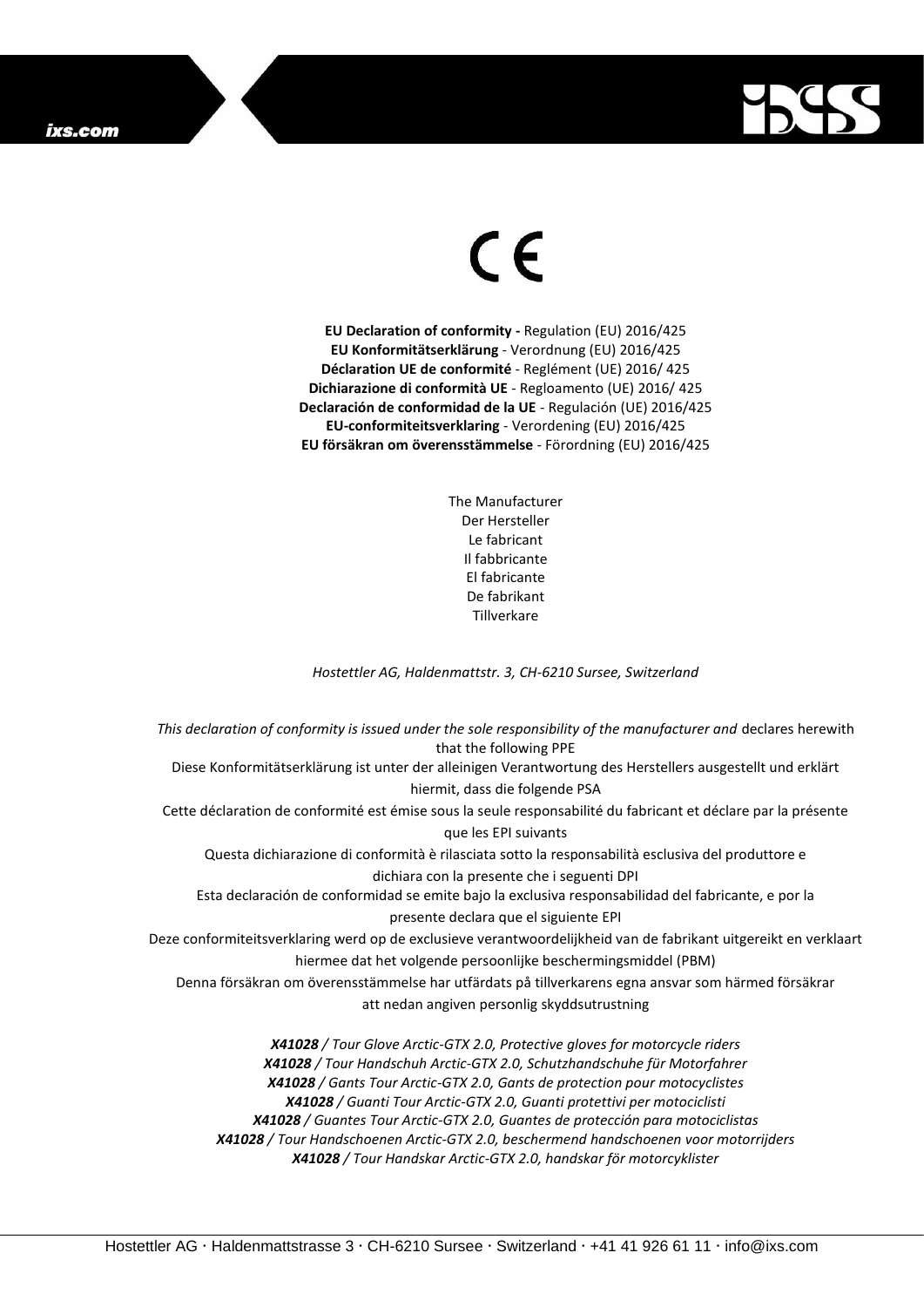



has undergone the EU-type examination conformity assessment procedure (Module B) performed by the Notified Body, IDIADA AUTOMOTIVE TECHNOLOGY, S.A. (OC.0164), P. I. L'ALBORNAR, E-43710 Santa Olivia (Tarragona – Spain), which has issued the EU Type Examination Certificate No. MT20080057.

And is compliant with the following Standard EN13594:2015.

## hat das EU-Baumusterprüfungs-Konformitätsbewertungsverfahren durchlaufen (Modul B) durchgeführt von der benannten Stelle, IDIADA AUTOMOTIVE TECHNOLOGY, S.A. (OC.0164), P. I. L'ALBORNAR, E-43710 Santa Olivia (Tarragona – Spanien), die die EU-Baumusterprüfbescheinigung Nr. MT20080057 ausgestellt hat.

und entspricht der folgenden Norm EN13594:2015.

a subi la procédure d'évaluation de la conformité pour l'examen de type UE (module B) réalisée par l'organisme notifié, IDIADA AUTOMOTIVE TECHNOLOGY, S.A. (OC.0164), P. I. L'ALBORNAR, E-43710 Santa Olivia (Tarragona – Espagne), qui a délivré le certificat d'examen de type UE n°. MT20080057

Et est conforme à la norme suivante EN13594:2015.

è stato sottoposto alla procedura di valutazione della conformità dell'esame UE del tipo (modulo B) eseguita dall'organismo notificato, IDIADA AUTOMOTIVE TECHNOLOGY, S.A. (OC.0164), P. I. L'ALBORNAR, E-43710 Santa Olivia (Tarragona – Spagna), che ha rilasciato il certificato di esame UE del tipo n. MT20080057.

Ed è conforme alla seguente norma EN13594:2015.

ha sido sometido al procedimiento de evaluación de conformidad del examen de tipo UE (Módulo B) realizado por el organismo notificado, IDIADA AUTOMOTIVE TECHNOLOGY, S.A. (OC.0164), P. I. L'ALBORNAR, E-43710 Santa Olivia (Tarragona – España), que ha emitido el certificado de examen UE de tipo no. MT20080057.

Y cumple con el siguiente estándar EN13594:2015.

de EG-typekeuring-conformiteitsbeoordelingsprocedure doorlopen (module B) heeft,uitgevoerd door de aangemelde instantie IDIADA AUTOMOTIVE TECHNOLOGY, S.A. (OC.0164), P. I. L'ALBORNAR, E-43710 Santa Olivia (Tarragona – Spanje) die het certificaat van EG-typeonderzoek nr. MT20080057 afgegeven heeft,

en voldoet aan de volgende norm: EN13594:2015.